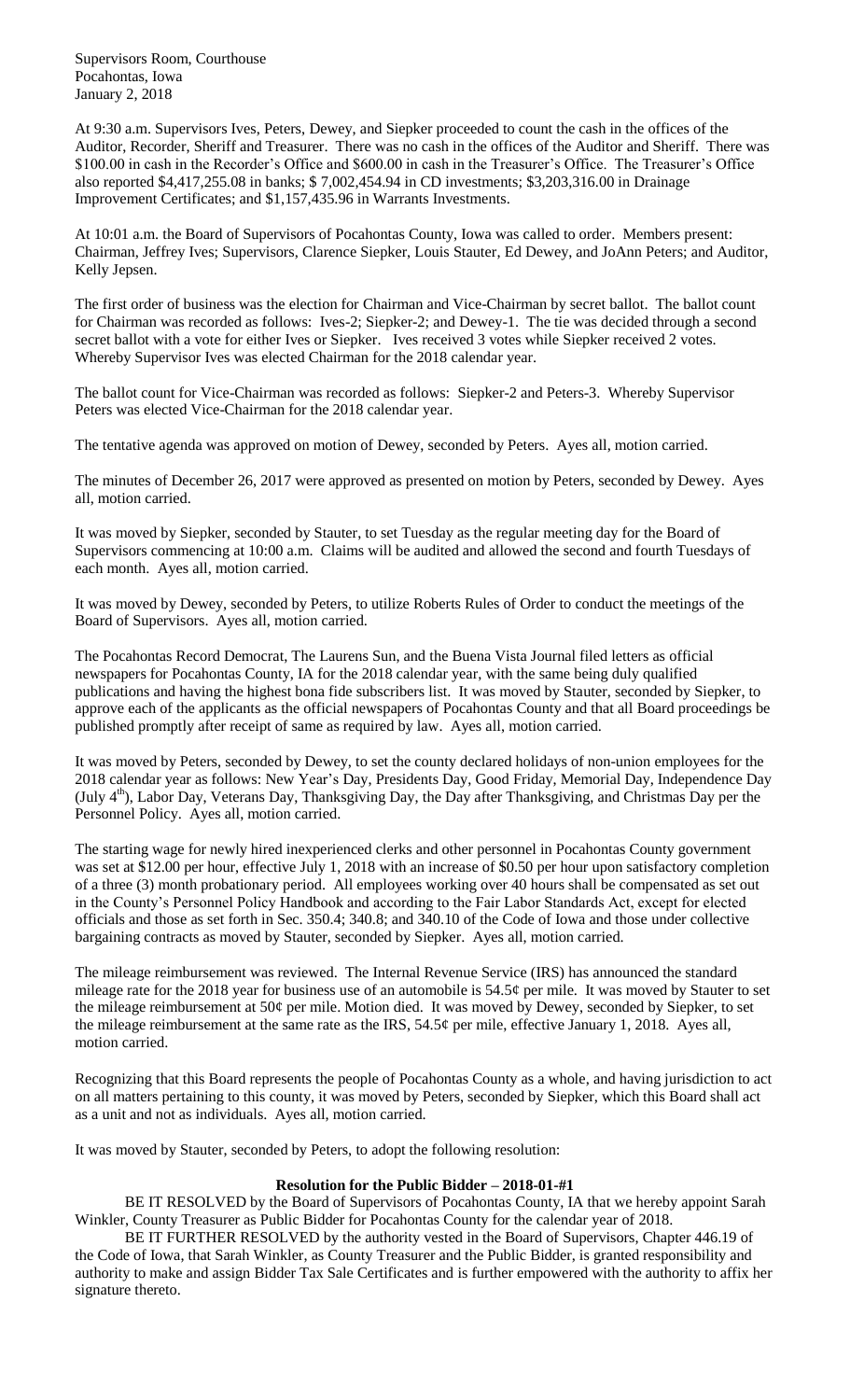The chairman called the question with the following recorded votes: Ayes: Siepker; Peters; Ives; Stauter; and Dewey. Nays: none. Whereby the Chairman declared the resolution duly adopted.

It was moved by Stauter, seconded by Dewey, to adopt the following resolution:

## **Resolution for Depositories of Public Funds 2018-01-#2**

BE IT RESOLVED by this Board of Supervisors of Pocahontas County, IA that we hereby authorize the County Treasurer to deposit funds in her hands into the Pocahontas State Bank in Palmer and Pocahontas; Availa Bank, Pocahontas; Laurens State Bank in Laurens; Rolfe State Bank in Rolfe and Pocahontas; First Community Bank in Fonda and Pomeroy; West Iowa Bank in Laurens; United Bank of Iowa in Pocahontas; IPAIT in Des Moines; and Drainage Warrants/Improvement Certificates not to exceed the maximum amounts as hereby set below.

| <b>DEPOSITORIES</b>                                   | <b>LOCATION</b> | Max for FY 2017 | Max for FY 2018 |
|-------------------------------------------------------|-----------------|-----------------|-----------------|
| Pocahontas State Bank                                 | Pocahontas, IA  | \$12,000,000    | \$12,000,000.00 |
| Availa Bank                                           | Pocahontas, IA  | \$12,000,000    | \$12,000,000.00 |
| Laurens State Bank                                    | Laurens, IA     | \$12,000,000    | \$12,000,000.00 |
| <b>Rolfe State Bank</b>                               | Rolfe, IA       | \$12,000,000    | \$12,000,000.00 |
| <b>First Community Bank</b>                           | Fonda, IA       | \$12,000,000    | \$12,000,000.00 |
| West Iowa Bank                                        | Laurens, IA     | \$12,000,000    | \$12,000,000.00 |
| United Bank of Iowa                                   | Pocahontas, IA  | \$12,000,000    | \$12,000,000.00 |
| <b>IPAIT</b>                                          | Des Moines, IA  | \$100,000       | \$100,000       |
| Drainage Warrants/<br><b>Improvement Certificates</b> | County          | \$5,000,000     | \$6,000,000     |

The Chairman called the question with the following votes recorded: Ayes: Siepker; Peters; Ives; Stauter; and Dewey. Nays: none. Whereby the Chairman declared the resolution duly adopted.

It was moved by Siepker, seconded by Peters, that the General Assistance Director consult with the Board of Supervisors before authorizing any expenditure in excess of \$500 for services in accordance with the County General Relief Ordinance. The County Engineer shall be limited in commitments and/or expenditures in excess of \$20,000. Ayes all, motion carried.

Supervisor Peters was appointed as County Farm Manager upon motion of Stauter, seconded by Dewey. As manager, she shall have Power of Attorney to sign for the County in all matters pertaining to the county farm, specifically all Farm Service Agency and government program papers. Ayes all, motion carried.

On motion of Peters, seconded by Siepker, the following resolution was submitted for adoption:

## **RESOLUTION – COUNTY ENGINEER FOR COMPLETION OF WORK 2018-01-#3**

BE IT RESOLVED by the Board of Supervisors of Pocahontas County, IA that Jack Moellering, P.E., County Engineer, be and is hereby designated, authorized and empowered on behalf of the Board of Supervisors of said County to execute the certified completion of work and final acceptance thereof in accordance with the plans and specifications therefore in connection with all Farm-to-Market construction projects of this county.

After due consideration the Chairman called the question with the following vote recorded: Ayes: Siepker; Peters; Ives; Stauter; and Dewey. Nays: none. Whereby the Chairman declared the resolution duly adopted.

It was moved by Dewey, seconded by Stauter, to adopt and authorize the Chairman to sign the following Acquisition of Right of Way to comply with the provisions of the 1970 Uniform Relocation Assistance and Land Acquisition Policies Act, as amended by Title IV of the Surface Transportation and Uniform Relocation assistance Act of 1987. Ayes all, motion carried. The Board of Supervisors of Pocahontas County, IA furnishes the following assurances to the Iowa Department of Transportation:

- (1) It is the policy of Pocahontas County to acquire right-of-way in accord with Title III of said 1970 Act as amended by Title IV of the Surface Transportation and Uniform Relocation Assistance Act of 1987, and applicable state laws.
- (2) It is the policy of Pocahontas County to provide relocation assistance benefits in accord with Title III of said 1970 Act as amended by Title IV and applicable state laws.
- (3) The above named county will contact the Iowa Department of Transportation for assistance as needed to assure compliance with applicable laws which are summarized in the instruction entitled Uniform Manual, Real Property Acquisition and Relocation Assistance.

Next, the Board discussed the resolution, "Auditor to Make Partial Payments". There was question on SF 346 that required interest to be paid to contractors starting 14 days after receipt of request of payment. The Board will revisit the resolution after more information can be gathered.

It was moved by Stauter, seconded by Siepker, to make appointments to the following committees. Ayes all, motion carried.

Courthouse Committee: Supervisor Ives and Auditor Jepsen General Liabilities & Workman's Compensation Insurance Committee Supervisor Dewey and Auditor Jepsen Health Insurance Committee: Supervisor Dewey, Kelly Jepsen, Sarah Winkler, Mike Bollard, Robert Enockson,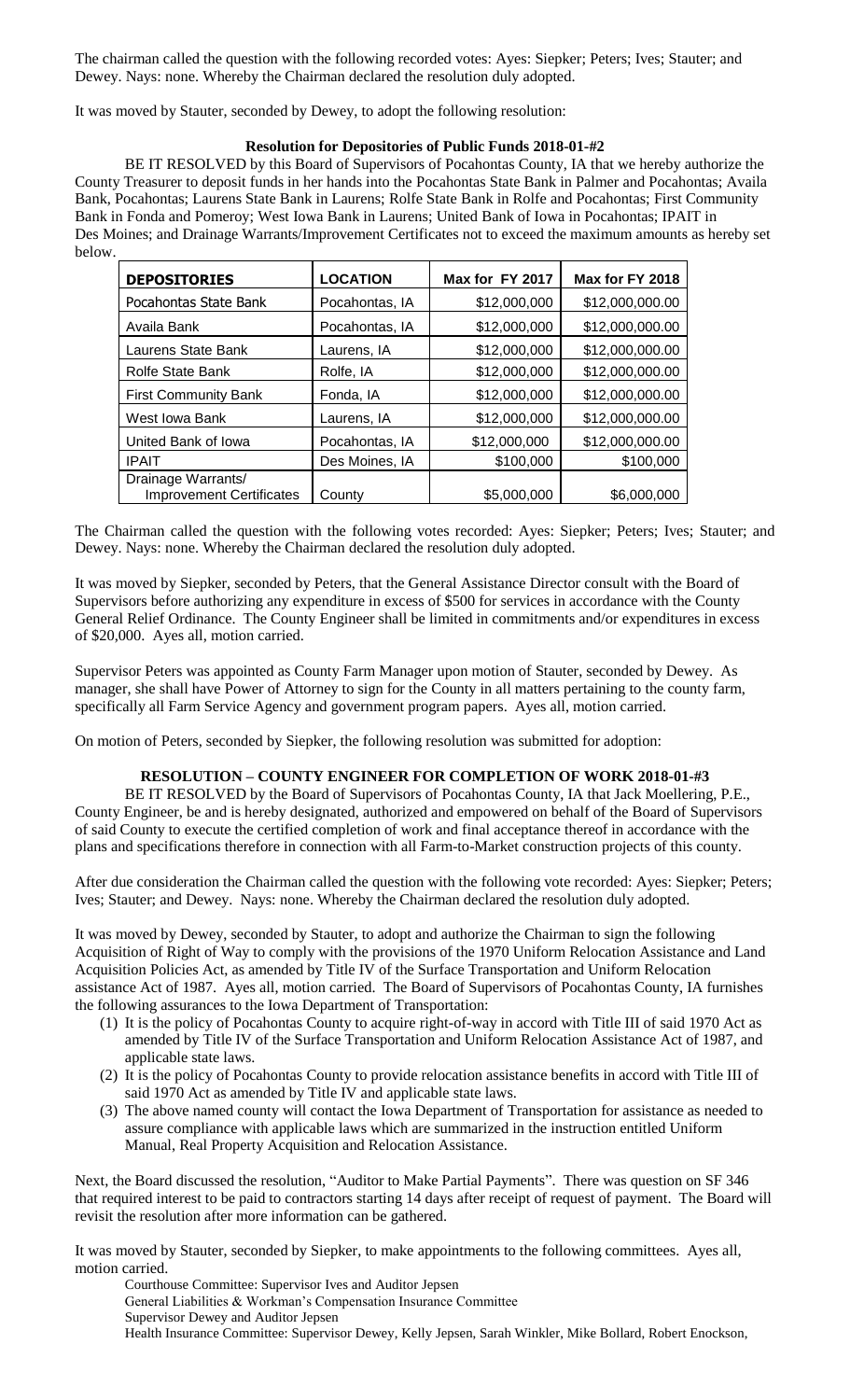The following appointments to mental health service agencies were made upon motion of Peters, seconded by Dewey. Ayes all, motion carried. Community Social Services Board: Supervisor Siepker with Supervisor Ives as an alternate. Appointments by the District Court with no action needed, are as follows: Mental Health Referee: Ben Meyer; Mental Health Advocate: Alice Warner.

It was moved by Dewey, seconded by Siepker, to approve the appointments for the following to the corsponding agencies. Ayes all, motion carried.

Community & Family Resources Board: Supervisor Stauter County Conservation Board: Supervisor Dewey, Supervisor Ives as alternate County Fair Board: Supervisor Stauter, Supervisor Dewey as alternate County Farm Operations: Supervisor Peters. E911 & LEPC Administrative Board: Supervisor Dewey EMA Board: Supervisor Dewey Jt. DD 181 Interim Committee: Supervisors Stauter and Siepker Linking Families & Communities: Supervisor Siepker Midas Council of Governments Board of Directors-City Rep: Eric List Midas Board of Directors & Budget & Finance Committee: Supervisor Peters Midas Board of Directors & Management & Finance Committee: Supervisor Peters Midas Transportation Subcommittee (Dart Bus): Eric List Midas Executive Committee: Supervisor Peters, Tom Grau, and Eric List Midas Planning Subcommittee: Tom Grau Midas Hazardous Materials Response Commission: Supervisor Dewey NW IA Tourism Council: Gretchen Tiedeman, Supervisor Dewey as alternate PCEDC: Supervisor Peters, Supervisor Ives as alternate Pocahontas County Solid Waste Commission: Supervisors Ives & Peters, Supervisor Siepker as alternate Pocahontas County Trails Committee: Supervisor Ives, Supervisor Siepker as alternate Region V Hazmat Foundation Board: Supervisor Ives Revolving Loan Fund Committee-Pocahontas County Economic Development: Supervisor Peters Second Judicial District Board Member: Supervisor Peters, Supervisor Ives as alternate Upper Des Moines Opportunity: Supervisor Siepker Workforce Development-Service Area V: Supervisor Siepker Youth Emergency Service Center: Supervisor Stauter

It was moved by Siepker, seconded by Dewey, to reappoint James C. Hudson as the Drainage Attorney for calendar year 2018. Ayes all, motion carried.

It was moved by Dewey, seconded by Stauter, to reappoint Ted George, D.O. as the County Medical Examiner for calendar year 2018. Ayes all, motion carried.

Mel Bierl was reappointed County Weed Commissioner upon motion by Stauter, seconded by Dewey. Ayes all., motion carried.

It was moved by Dewey, seconded by Peters, to appoint the following people to the Eminent Domain Commission. Ayes all, motion carried.

| Group No. 1 Owners-Operators-Agricultural |              | Group No. 2 Owners of City Property |            |
|-------------------------------------------|--------------|-------------------------------------|------------|
| Rick Wadle                                | Fonda        | Duane Ricklefs                      | Palmer     |
| Bev Westerman                             | Mallard      | Ronald Wessels                      | Palmer     |
| Doug DeWall                               | Palmer       | Francis Nowack                      | Pocahontas |
| Dennis Wagner                             | Gilmore City | Kent Wood                           | Pocahontas |
| <b>Ron Dreith</b>                         | Rolfe        | Karen Johnson                       | Rolfe      |
| Donna Seehusen                            | Pocahontas   | Daryl Long                          | Laurens    |
| <b>Bruce Boysen</b>                       | Havelock     | Scott Kilbride                      | Fonda      |
|                                           |              |                                     |            |
| Group No. 3 RE Salesperson or Brokers     |              | Group No. 4 Bankers & Auctioneers   |            |
| Donna Hudson                              | Pocahontas   | Jerry Hammen                        | Fonda      |
| Donald D. Schnell                         | Pocahontas   | Rick Winegarden                     | Pocahontas |
| Rick Winegarden                           | Pocahontas   | Terry Latham                        | Laurens    |
| DeWayne F. Peterson                       | Laurens      | Robert O'Donnell                    | Curlew     |
| William Winkleblack                       | Rolfe        | Tom Eberle                          | Rolfe      |
| Kerrie R. Woodley                         | Laurens      | Dale E. Smith                       | Pocahontas |
| Delores Hopkins                           | Havelock     | <b>Jim Malecek</b>                  | Pocahontas |

It was moved by Dewey, seconded by Stauter to reappoint Supervisor Peters, Polly Zaugg, and Diane Dirks to the Home Care Aide Agency for a two year term, ending December 31, 2019. Ayes all, motion carried.

It was moved by Dewey, seconded by Stauter, to reappoint Supervisor Peters and Ted George, D.O., to the Board of Health for a three term ending December 31, 2020. Ayes all, motion carried.

It was moved by Peters, seconded by Siepker, to reappoint Robert Nystrom to the Commission of Veterans Affairs for a term ending on December 31, 2019. Ayes all, motion carried.

It was moved by Dewey, seconded by Peters, to reappoint Dean Zuetlau to the Conservation Board for a five year term ending December 31, 2022. Ayes all, motion carried.